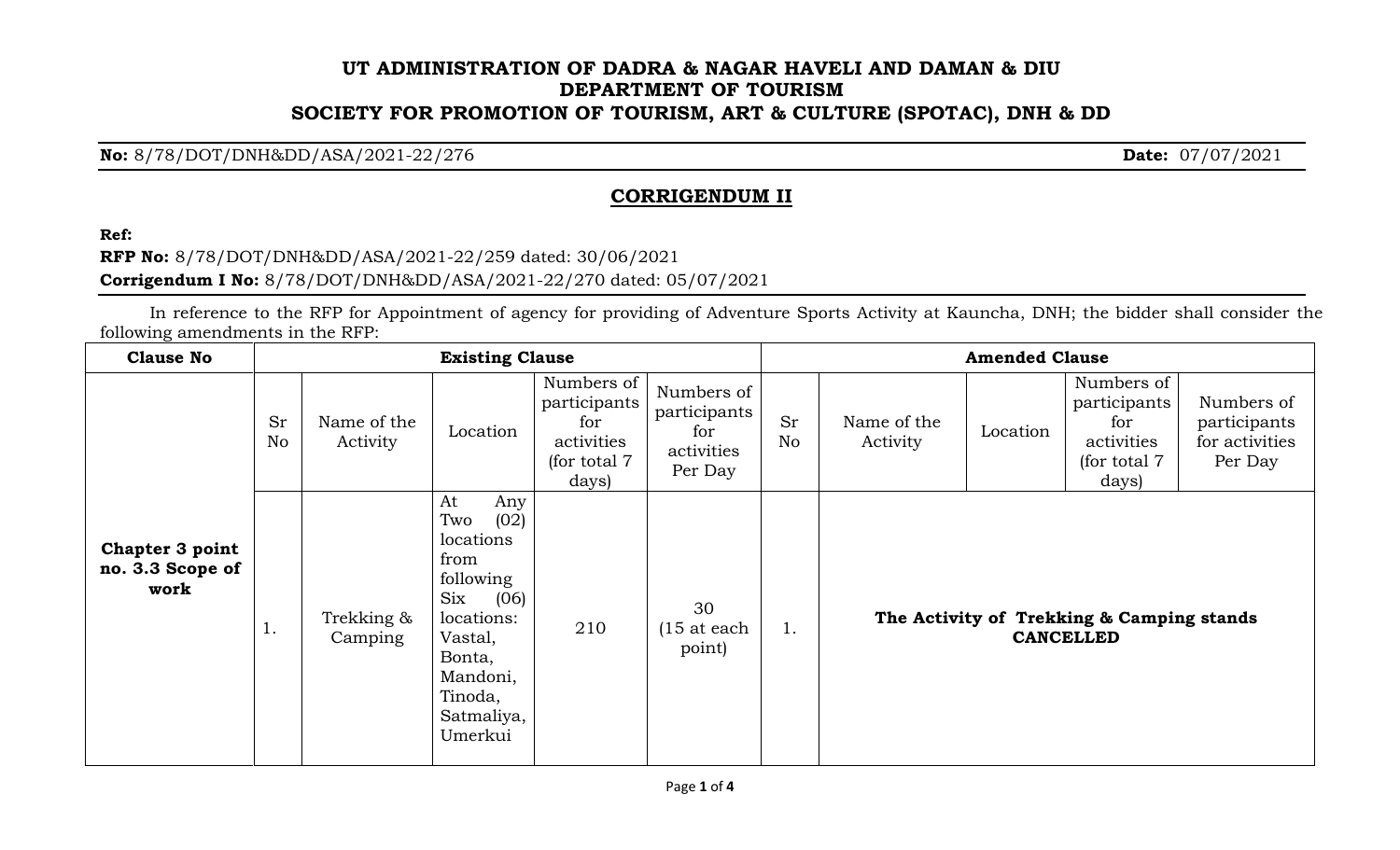| 2.  | <b>Bungee</b><br>Jumping<br>(150 ft Triple)<br>Safety<br>System)                          | Dudhani<br>Jetty | 560 | 80                                               | 2.  | <b>Bungee</b><br>Jumping<br>(150 ft Triple<br><b>Safety System)</b><br>& Commando<br>Slithering | Dudhani<br>Jetty |                                                                                                                                                    |
|-----|-------------------------------------------------------------------------------------------|------------------|-----|--------------------------------------------------|-----|-------------------------------------------------------------------------------------------------|------------------|----------------------------------------------------------------------------------------------------------------------------------------------------|
| 3.  | Hot Air<br>Balloon<br>(if feasible)                                                       | Kauncha          | 420 | 60                                               | 3.  | <b>Cage Ride</b>                                                                                | Kauncha          |                                                                                                                                                    |
| 4.  | Zip Lining<br>(300 ft to<br>3000ft as per<br>technical<br>feasibility)                    | Kauncha          | 560 | 80                                               | 4.  | Zip Lining<br>(300ft to 3000ft<br>as per technical<br>feasibility)                              | Kauncha          |                                                                                                                                                    |
| 5.  | Giant Swing<br>$(150$ ft swing<br>span)                                                   | Kauncha          | 560 | 80                                               | 5.  | <b>Archery</b>                                                                                  | Kauncha          |                                                                                                                                                    |
| 6.  | Para Motor<br>(3000 ft)                                                                   | Kauncha          | 350 | 50                                               | 6.  | Trampoline/<br>Catapult                                                                         | Kauncha          |                                                                                                                                                    |
| 7.  | Paintball<br><b>Battle Game</b><br>(Army style)<br>setup)                                 | Kauncha          | 560 | $80(5-10)$<br>participants<br>at time; 8<br>set) | 7.  | Paintball Battle<br>Game<br>(Army style)<br>setup)                                              | Kauncha          |                                                                                                                                                    |
| 8.  | Mud Rush<br>(ATV Bike)<br>$(07$ Nos $)$                                                   | Kauncha          | 560 | 80                                               | 8.  | Mud Rush (ATV<br>Bike) (07 Nos)                                                                 | Kauncha          |                                                                                                                                                    |
| 9.  | Boating/Boat<br>Racing<br>(Existing<br>boats)*                                            | Dudhani<br>Jetty | 560 | 80                                               | 9.  | Boating/Boat<br>Racing (Existing)<br>boats $)^*$                                                | Dudhani<br>Jetty | The Numbers of<br><b>Participants stands</b><br><b>CANCELLLED</b>                                                                                  |
| 10. | Kids Multiple<br><b>Activity Tower</b><br>Setup<br>(30 activity<br>fixed in one<br>tower) | Kauncha          |     | Open Activity                                    | 10. | <b>Kids Multiple</b><br><b>Activity Tower</b><br><b>Setup</b>                                   | Kauncha          | Activity<br>Open<br>(The activity<br>shall be<br>designed as per situational<br>analysis and feasibility of<br>site as suggested by the<br>bidder) |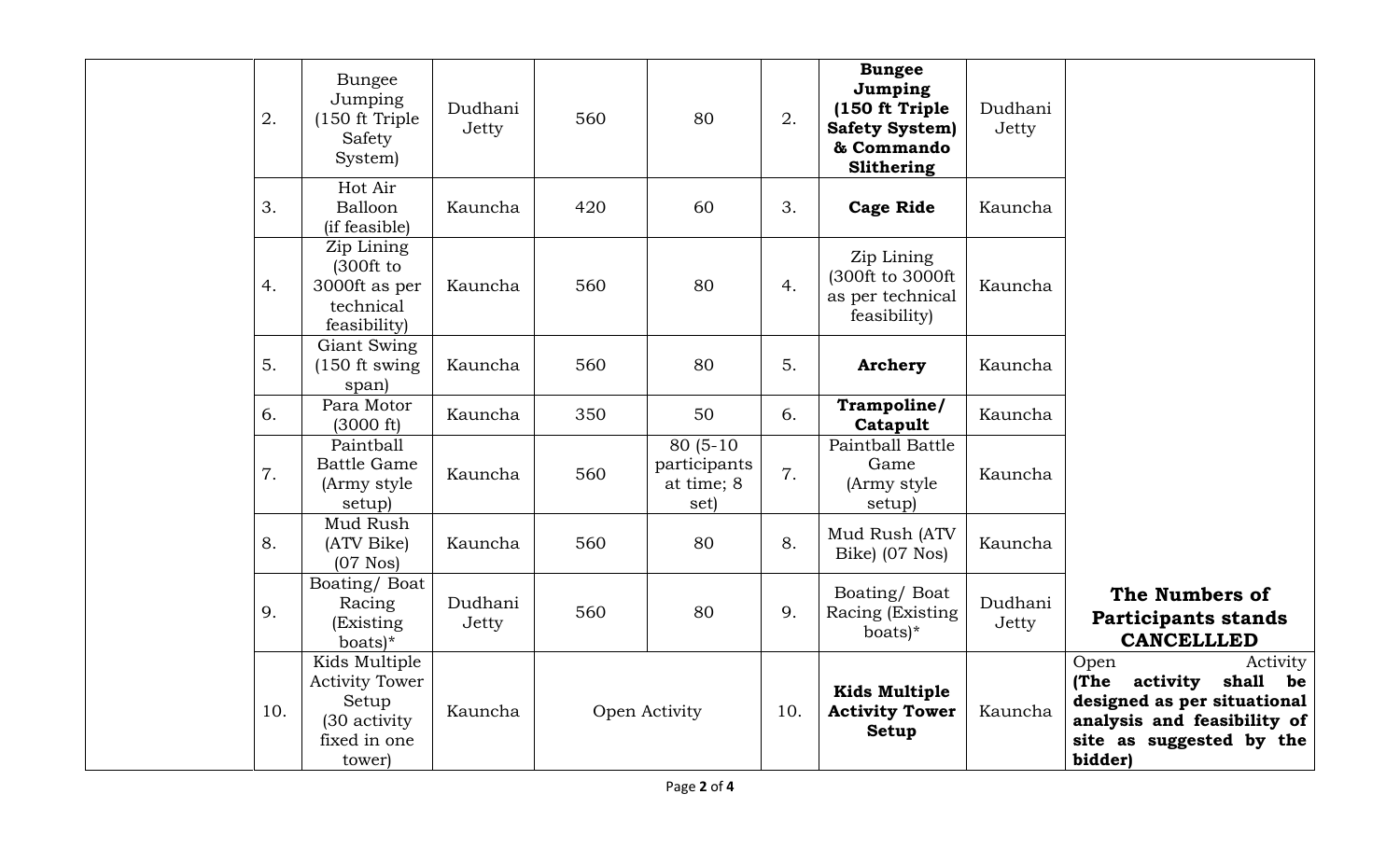| Chapter 3 point<br>no. 3.4 Details of                                                                              | 10.             | PA System                                                                                                                                                                                                                                |                                                  | 10.                         | PA System: Providing Hi- Fidelity JBL sound system<br>with all requisite materials with 02 Nos High Quality<br>Twitter and Mid (Tower) Watts speakers, 02 Dual Bass<br>woofer/ tibbins speakers - 2000 to 3000 watts), live<br>mixer (Sound craft or higher) - 2D Channel - Cordless<br>mics (Shure) as per activity and requirement to<br>address public. |                                                  |  |
|--------------------------------------------------------------------------------------------------------------------|-----------------|------------------------------------------------------------------------------------------------------------------------------------------------------------------------------------------------------------------------------------------|--------------------------------------------------|-----------------------------|------------------------------------------------------------------------------------------------------------------------------------------------------------------------------------------------------------------------------------------------------------------------------------------------------------------------------------------------------------|--------------------------------------------------|--|
| <b>Adventure Sports</b><br><b>Activities at</b><br><b>Kauncha, DNH</b><br>from 7th to 13th<br><b>August, 2021:</b> | 23.             | Additional point                                                                                                                                                                                                                         |                                                  |                             | shall<br>The<br>bidder<br>of<br>make<br>arrangements<br>ticket/coupon/token system for all the adventure<br>sports activities and also make arrangement for crowd<br>control and security management.                                                                                                                                                      |                                                  |  |
|                                                                                                                    | 24.             | Additional point                                                                                                                                                                                                                         |                                                  | 24.                         | The bidder may charge minimum amount from the<br>participants for all the activities with the approval of<br>the tender inviting authority. Hence, the bidder must<br>quote the VGF required for the activities mentioned in<br>the scope of work.                                                                                                         |                                                  |  |
| <b>Chapter 6 point</b><br>No. 6.2<br><b>Additional Work</b>                                                        | $b$ .           | If the entry of participant for activities increasers as<br>per point no 3.3 scope of work; the tender inviting<br>authority may make the payment in proportion of<br>each entry.                                                        |                                                  |                             | This Clause stands CANCELLED                                                                                                                                                                                                                                                                                                                               |                                                  |  |
| <b>ANNEXURE I</b><br><b>Financial Bid</b><br>(to be submitted<br>in online bid<br>$only)*$                         | <b>Sr</b><br>No | Details of the Activity                                                                                                                                                                                                                  | Rate for<br>executing<br>the Activity<br>(In Rs) | <b>Sr</b><br>N <sub>o</sub> | Details of the Activity                                                                                                                                                                                                                                                                                                                                    | Rate for<br>executing<br>the Activity<br>(In Rs) |  |
|                                                                                                                    |                 | Trekking & Camping At Any Two (02)<br>locations<br>from following<br>$\rm Six$<br>(06)<br>locations: Vastal,<br>Bonta,<br>Mandoni,<br>Tinoda, Satmaliya, Umerkui for 210<br>Numbers of participants for activities<br>(for total 7 days) |                                                  | 1.                          | The Activity of Trekking & Camping<br>stands CANCELLED. The Financial Bid<br>shall be quated as "Zero" for this activity                                                                                                                                                                                                                                   |                                                  |  |
|                                                                                                                    | 2.              | Bungee Jumping (150 ft Triple Safety<br>System) at Dudhani Jetty and for 560<br>Numbers of participants for activities<br>(for total 7 days)                                                                                             |                                                  | 2.                          | Bungee Jumping (150 ft Triple Safety<br>System) and Commando Slithering at<br>Dudhani Jetty for total 7 days                                                                                                                                                                                                                                               |                                                  |  |
|                                                                                                                    | 3.              | Hot Air Balloon (if feasible) At Kauncha<br>for 420 Numbers of participants for                                                                                                                                                          |                                                  | 3.                          | Cage Ride At Kauncha for total 7 days                                                                                                                                                                                                                                                                                                                      |                                                  |  |